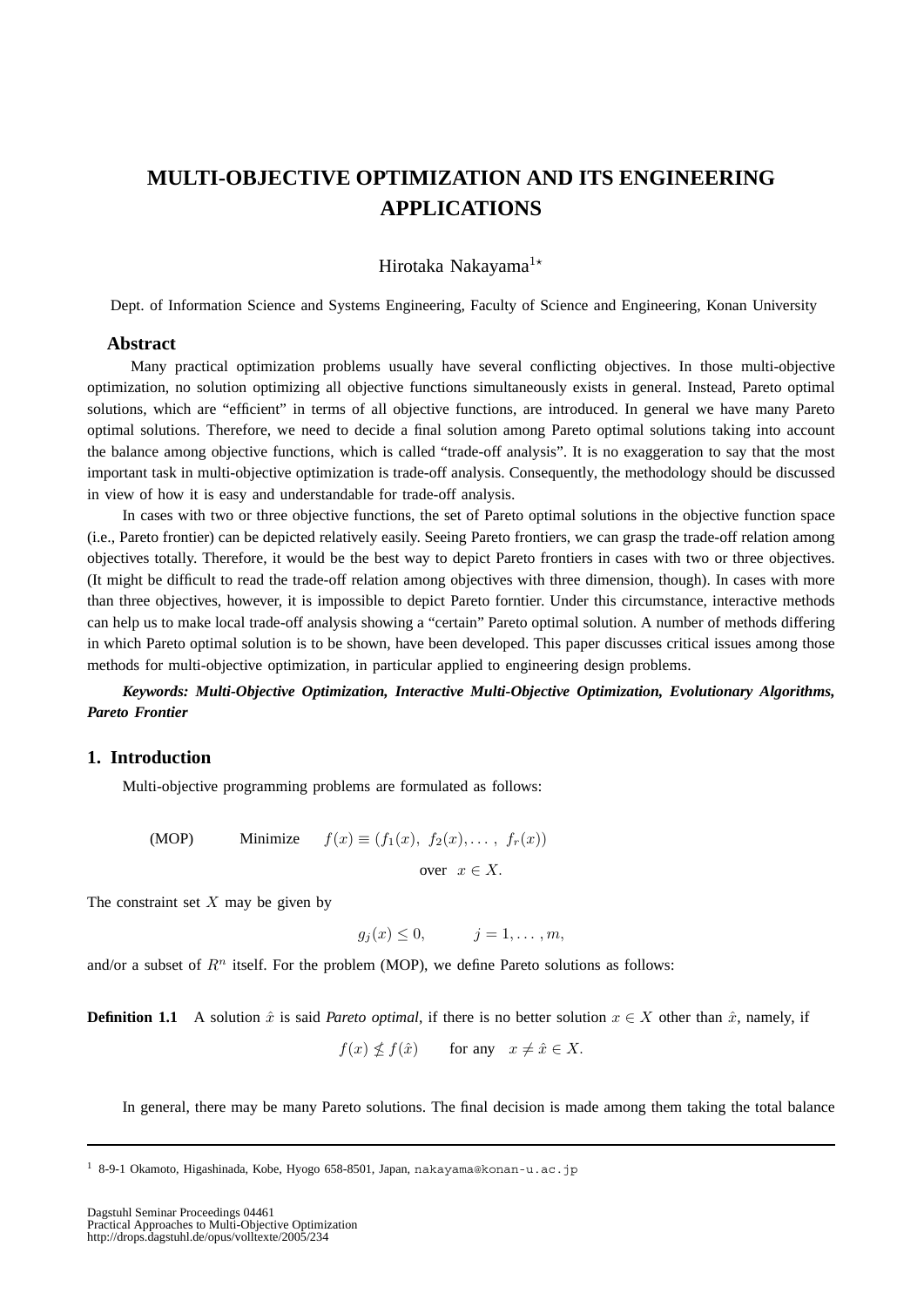over all criteria into account. This is a problem of value judgment of decision maker (in abbreviation, DM). The totally balancing over criteria is usually called *trade-off*. It should be noted that there are very many criteria, say, over one hundred in some practical problems such as erection management of cable stayed bridge, and camera lens design. Therefore, it is very important to develop effective methods for helping DM to trade-off easily even in problems with very many criteria.

Interactive multi-objective programming search a solution in an interactive way with DM while eliciting information on his/her value judgment. Along this line, several methods were developed remarkably in 1980's: Among them, the aspiration level approach is now recognized very effective in practice, because

(i) it does not require any consistency of DM's judgment,

(ii) aspiration levels reflect the wish of DM very well,

and

(iii) aspiration levels play the role of probe better than the weight for objective functions.

In the following, we will discuss the difficulty in weighting method which is commonly used in the traditional goal programming.

# **2. Why is the Weighting Method Ineffective?**

In multi-objective programming problems, the final decision is made on the basis of the value judgment of DM. Hence it is important how we elicit the value judgment of DM. In many practical cases, the vector objective function is scalarized in such a manner that the value judgment of DM can be incorporated.

The most well known scalarization technique is the linearly weighted sum:

$$
\sum_{i=1}^{r} w_i f_i(x). \tag{2.1}
$$

The value judgment of DM is reflected by the weight. Although this type of scalarization is widely used in many practical problems, there is a serious drawback in it. Namely, it can not provide a solution among sunken parts of Pareto surface due to "*duality gap*" for nonconvex cases. Even for convex cases, for example, in linear cases, even if we want to get a point in the middle of line segment between two vertices, we merely get a vertex of Pareto surface, as long as the well known simplex method is used. This implies that depending on the structure of problem, the linearly weighted sum can not necessarily provide a solution as DM desires.

In the traditional goal programming (Charnes-Cooper, 1961), some kind of metric function from the goal  $f^*$  is used as the one representing the preference of DM. For example, the following is well known:

$$
\left(\sum_{i=1}^{r} w_i |f_i(x) - f_i^*|^p\right)^{1/p} \tag{2.2}
$$

The preference of DM is reflected by the weight  $w_i$ , the value of p, and the value of the goal  $f_i^*$ . If the value of  $p$  is chosen appropriately, a Pareto solution among a sunken part of Pareto surface can be obtained by minimizing the function (2.2). However, it is usually difficult to pre-determine appropriate values of them. Moreover, the solution minimizing (2.2) can not be better than the goal *f∗*, even though the goal is underestimated.

In addition, one of the most serious drawbacks in the goal programming is that people tend to misunderstand that a desirable solution can be obtained by adjusting the weight. It should be noted that there is no positive correlation between the weight  $w_i$  and the value  $f_i(\hat{x})$  corresponding to the resulting solution  $\hat{x}$  as will be seen in the following example.

**Example 2.1** Let  $y_1 = f_1(x)$ ,  $y_2 = f_2(x)$  and  $y_3 = f_3(x)$ , and let the feasible region in the objective space be given by

$$
\{(y_1, y_2, y_3)| (y_1 - 1))^2 + (y_2 - 1)^2 + (y_3 - 1)^2 \le 1\}.
$$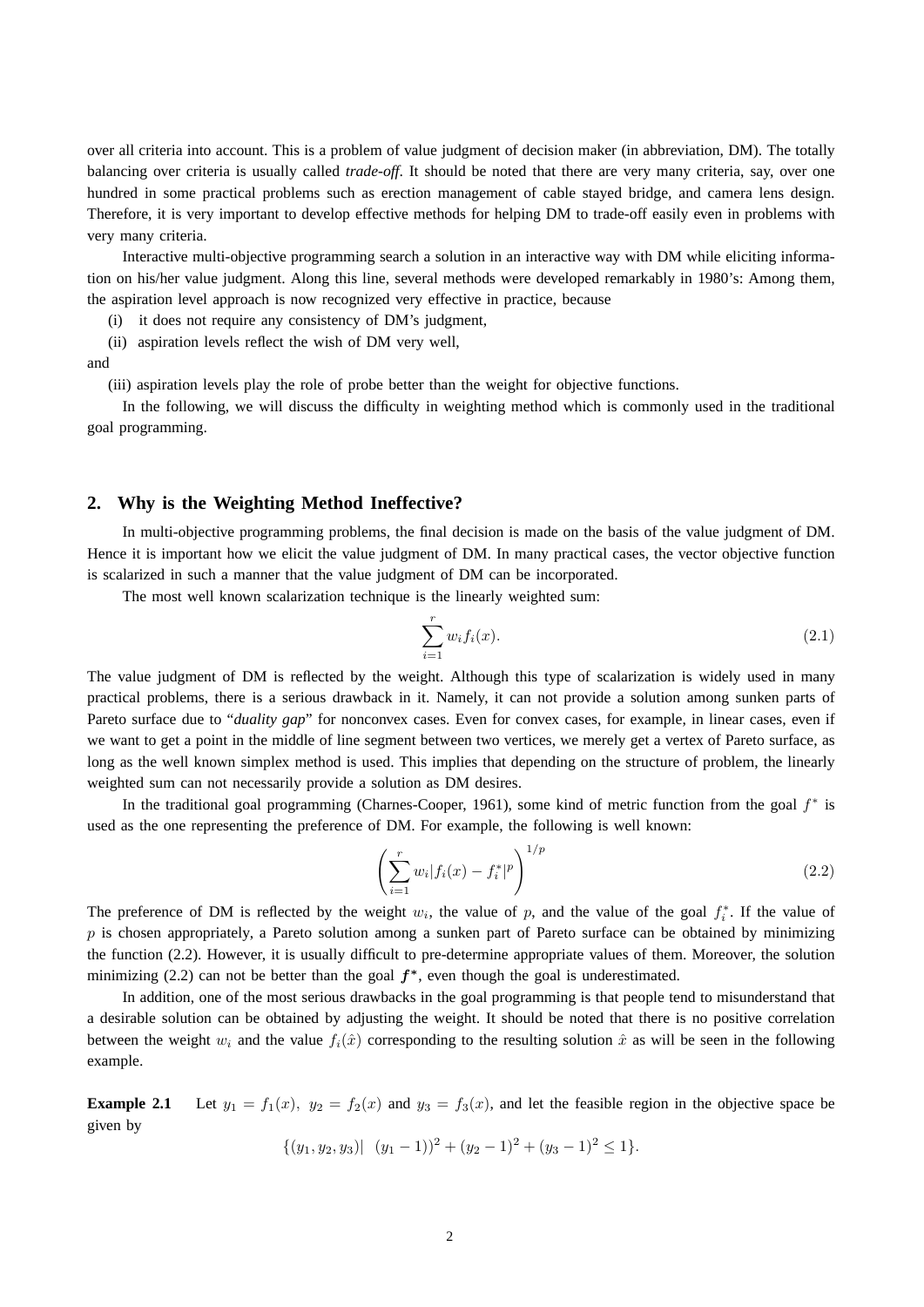Suppose that the goal is  $(y_1^*, y_2^*, y_3^*) = (0, 0, 0)$ . The solution minimizing the metric function (2.2) with  $p = 1$  and  $w_1 = w_2 = w_3 = 1$  is  $(y_1, y_2, y_3) = (1 - 1/\sqrt{3}, 1 - 1/\sqrt{3}, 1 - 1/\sqrt{3})$ . Now suppose that DM wants to decrease the value of  $f_1$  a lot more and that of  $f_2$  a little more, and hence modify the weight into  $w'_1 = 10$ ,  $w'_2 = 2$ ,  $w'_3 = 1$ . The solution associated with the new weight is  $(1-10/\sqrt{105}, 1-2/\sqrt{105}, 1-1/\sqrt{105})$ . Note that the value of  $f_2$  is worse than before despite that DM wants to improve it and hence increased the weight of  $f_2$  up to twice. Someone might think that this is due to no normalization of weight. Therefore, we normalize the weight by  $w_1 + w_2 + w_3 = 1$ . The original weight normalized in this way is  $w_1 = w_2 = w_3 = 1/3$  and the renewed weight by the same normalization is  $w'_1 = 10/13$ ,  $w'_2 = 2/13$ ,  $w'_3 = 1/13$ . We can observe that  $w'_2$  is less than  $w_2$ . Now increase the normalized weight  $w_2$  to be greater than 1/3. To this end, set the unnormalized weight  $w_1 = 10$ ,  $w_2 = 7$  and  $w_3 = 1$ . With this new weight, we have a solution  $(1 - 10/\sqrt{150}, 1 - 7/\sqrt{150}, 1 - 1/\sqrt{150})$ . Despite that the normalized weight  $w''_2 = 7/18$ is greater than the original one  $(= 1/3)$ , the obtained solution is still worse than the previous one.

As is readily seen in the above example, it is usually very difficult to adjust the weight in order to obtain a solution as DM wants. Therefore, it seems much better to take the aspiration level of DM rather than the weight as the probe. Interactive multi-objective programming techniques based on aspiration levels have been developed so that the drawbacks of the traditional goal programming may be overcome. In the following section, we shall discuss the satisficing trade-off method developed by the author (Nakayama 1984) as one of them.

# **3. Satisficing Trade-off Method**

In the aspiration level approach, the aspiration level at the k-th iteration  $\overline{f}^k$  is modified as follows:

$$
\overline{f}^{k+1} = T \circ P(\overline{f}^k) \tag{3.1}
$$

Here, the operator P selects the Pareto solution nearest in some sense to the given aspiration level  $\overline{f}^k$ . The operator T is the trade-off operator which changes the k-th aspiration level  $\bar{f}^k$  if DM does not compromise with the shown solution  $P(\overline{f}^k)$ . Of course, since  $P(\overline{f}^k)$  is a Pareto solution, there exists no feasible solution which makes all criteria better than  $P(\overline{f}^k)$ , and thus DM has to trade-off among criteria if he wants to improve some of criteria. Based on this trade-off, a new aspiration level is decided as  $T \circ P(\overline{f}^k)$ . Similar process is continued until DM obtains an agreeable solution. This idea is implemented in DIDASS (Grauer *et al*. 1984) and the satisficing trade-off method (Nakayama 1984). While DIDASS leaves the trade-off to the heuristics of DM, the satisficing trade-off method provides a device based on the sensitivity analysis.

# **3.1. On The Opearation P**

The operation which gives a Pareto solution  $P(\overline{f}^k)$  nearest to  $\overline{f}^k$  is performed by some auxiliary scalar optimization. It has been shown in Sawaragi-Nakayama-Tanino (1985) that the only one scalarization technique, which provides any Pareto solution regardless of the structure of problem, is of the Tchebyshev norm type. However, the scalarization function of Tchebyshev norm type yields not only a Pareto solution but also a weak Pareto solution. Since weak Pareto solutions have a possibility that there may be another solution which improves a critera while others being fixed, they are not necessarily "*efficient*" as a solution in decision making. In order to exclude weak Pareto solutions, the following scalarization function of the augmented Tchebyshev type can be used:

$$
\max_{1 \le i \le r} w_i (f_i(x) - \overline{f}_i) + \alpha \sum_{i=1}^r w_i f_i(x).
$$
\n(3.2)

where  $\alpha$  is usually set a sufficiently small positive number, say 10<sup>-6</sup>.

**Theorem 3.1** (Nakayama-Tanino 1994) For arbitrary  $w \ge 0$  and  $\alpha > 0$ ,  $\hat{x} \in X$  minimizing (3.2) is a properly Pareto optimal solution to (MOP). Conversely, if  $\hat{x}$  is a properly Pareto optimal solution to (MOP), then there exist  $w > 0$ ,  $\alpha > 0$  and  $\overline{f}$  such that  $\hat{x}$  minimizes (3.2) over X.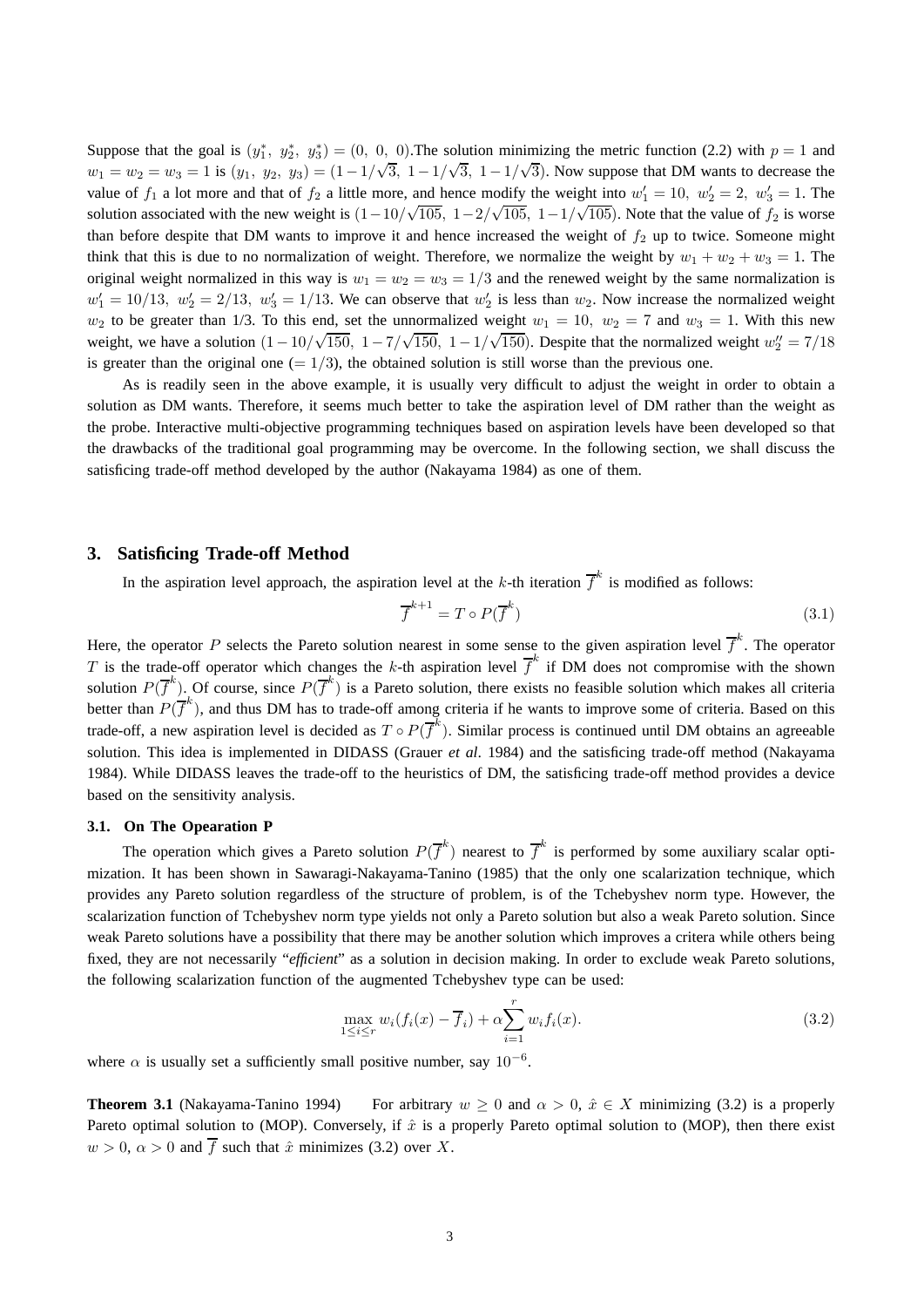

**Fig. 1 Difference between Pareto Solutions by (3.3) and(3.4)**

The weight  $w_i$  is usually given as follows: Let  $f_i^*$  be an ideal value which is usually given in such a way that  $f_i^*$  < Min $\{f_i(x) \mid x \in X\}$ . For this circumstance, we set

$$
w_i^k = \frac{1}{\overline{f}_i^k - f_i^*} \tag{3.3}
$$

If the weight is preferable to be unchanged for the change of aspiration level, it can be given by

$$
w_i^{k'} = \frac{1}{f_{*i} - f_i^*}.\tag{3.4}
$$

Here f∗*<sup>i</sup>* be a nadir value which is usually defined as

$$
f_{*i} = \max_{1 \le j \le r} f_i(x_j^*)
$$
\n(3.5)

where

$$
x_j^* = \arg\min_{x \in X} f_j(x). \tag{3.6}
$$

The minimization of (3.2) with (3.3) or (3.4) is usually performed by solving the following equivalent optimization problem, because the original one is not smooth:

(Q) Minimize 
$$
z + \alpha \sum_{i=1}^{r} w_i f_i(x)
$$

subject to

$$
w_i^k(f_i(x) - \overline{f}_i^k) \le z
$$
  
\n
$$
x \in X.
$$
\n(3.7)

**Remark 3.1** The difference between solutions to (Q) for two kinds of weights (3.3) and (3.4) is illustrated in Fig. 1. In the auxiliary min-max problem (Q) with the weight by (3.3),  $\overline{f}_i^k$  in the constraint (3.7) may be replaced with  $f_i^*$ without any change in the solution. For we have

$$
\frac{f_i(x) - f_i^*}{\overline{f}_i^k - f_i^*} = \frac{f_i(x) - \overline{f}_i^k}{\overline{f}_i^k - f_i^*} + 1.
$$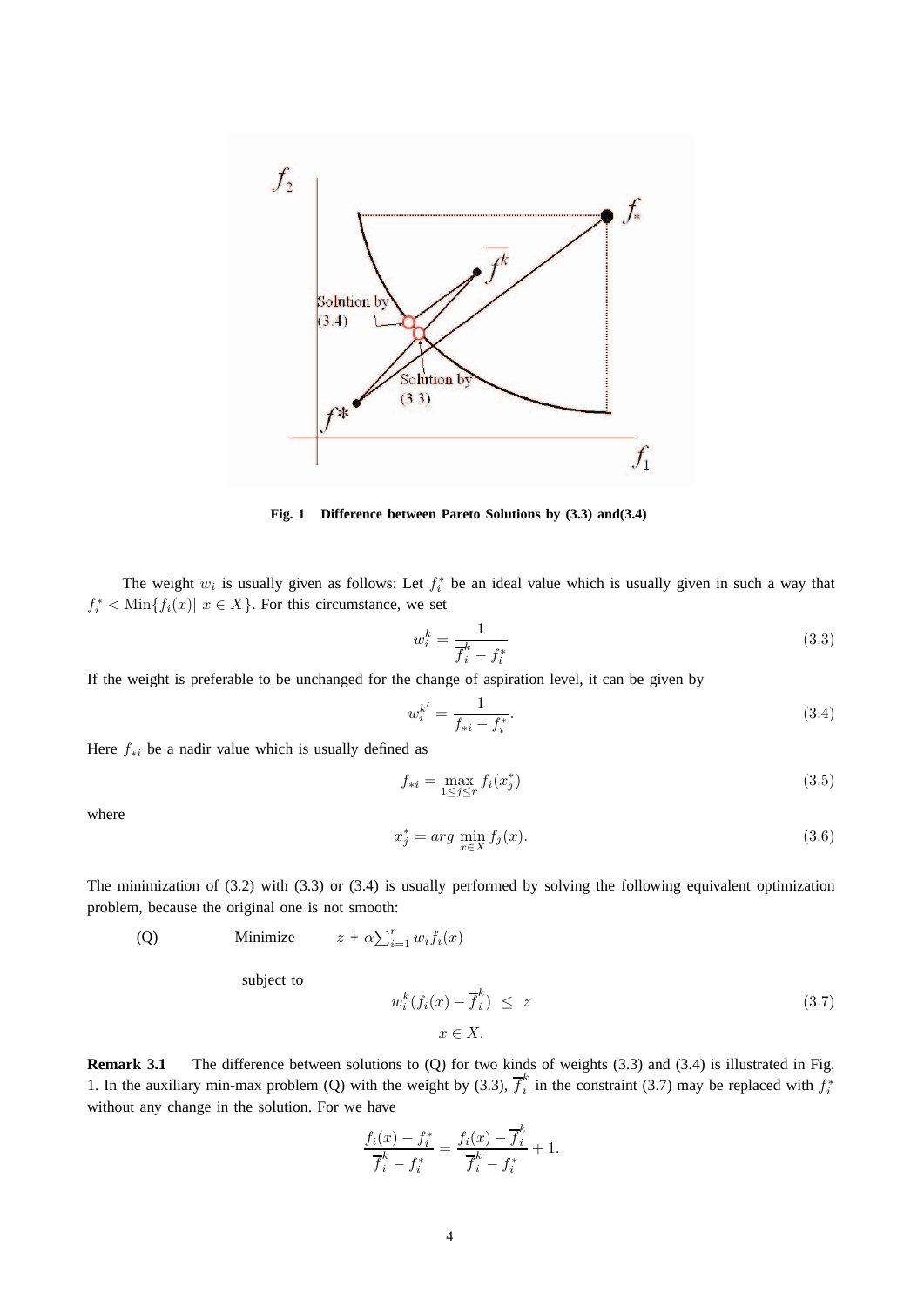## **3.2. On The Operation T**

In cases that DM is not satisfied with the solution for  $P(\overline{f}^k)$ , he/she is requested to answer his/her new aspiration level  $\overline{f}^{k+1}$ . Let  $x^k$  denote the Pareto solution obtained by projection  $P(\overline{f}^k)$ , and classify the objective functions into the following three groups:

- (i) the class of criteria which are to be improved more,
- (ii) the class of criteria which may be relaxed,
- (iii) the class of criteria which are acceptable as they are.

Let the index set of each class be denoted by  $I_I^k$ ,  $I_R^k$ ,  $I_A^k$ , respectively. Clearly,  $\overline{f}_i^{k+1} < f_i(x_i^k)$  for all  $i \in I_I^k$ . Usually, for  $i \in I_A^k$ , we set  $\overline{f}_i^{k+1} = f_i(x^k)$ . For  $i \in I_R^k$ , DM has to agree to increase the value of  $\overline{f}_i^{k+1}$ . It should be noted that an appropriate sacrifice of  $f_j$  for  $j \in I_R^k$  is needed for attaining the improvement of  $f_i$  for  $i \in I_I^k$ .

**Example 3.1** Consider the same problem as in Example 2.1: Let  $y_1 = f_1(x)$ ,  $y_2 = f_2(x)$  and  $y_3 = f_3(x)$ , and let the feasible region in the objective space be given by

$$
\{(y_1, y_2, y_3)| (y_1 - 1))^2 + (y_2 - 1)^2 + (y_3 - 1)^2 \le 1\}.
$$

Suppose that the ideal point is  $(y_1^*, y_2^*, y_3^*) = (0, 0, 0)$ , and the nadir point is  $(y_{*1}, y_{*2}, y_{*3}) = (1, 1, 1)$ . Therefore, using (3.6) we have  $w_1 = w_2 = w_3 = 1.0$ . Let the first aspiration level be  $(\overline{y}_1^1, \overline{y}_2^1, \overline{y}_3^1) = (0.4, 0.4, 0.4)$ . Then the solution to (Q) is  $(y_1^1, y_2^1, y_3^1) = (0.423, 0.423, 0.423)$ . Now suppose that DM wants to decrease the value of  $f_1$ a lot more and that of  $f_2$  a little more, and hence modify the aspiration level into  $\overline{y}_1^2 = 0.35$  and  $\overline{y}_2^2 = 0.4$ . Since the present solution  $(y_1^1, y_2^1, y_3^1) = (0.423, 0.423, 0.423)$  is already Pareto optimal, it is impossible to improve all of criteria. Therefore, suppose that DM agrees to relax  $f_3$ , and with its new aspiration level of  $\overline{y}_3^2 = 0.5$ . With this new aspiration level, the solution to (Q) is  $(y_1^2, y_2^2, y_3^2) = (0.366, 0.416, 0.516)$ . Although the obtained solution does not attain the aspiration level of  $f_1$  and  $f_2$  a little bit, it should be noted that the solution is improved more than the previous one. The reason why the improvement of  $f_1$  and  $f_2$  does not attain the wish of DM is that the amount of relaxation of  $f_3$  is not much enough to compensate for the improvement of  $f_1$  and  $f_2$ . In the satisficing trade-off method, DM can find a satisfactory solution easily by making the trade-off analysis deliberately. To this end, methods for automatic trade-off or exact trade-off are devised using the sensitivity analysis in mathematical programming. See [23], [19], [24] in more detail.

#### **3.3. Interchange between Objectives and Constraints**

In the formulation of the auxiliary scalarized optimization prolem (Q), change the right hand side of the equation (3.7) into  $\beta_i z$ , namely

$$
w_i(f_i(x) - \overline{f}_i) \le \beta_i z. \tag{3.9}
$$

As is readily seen, if  $\beta_i = 1$ , then the function  $f_i$  is considered to be an objective function, for which the aspiration level  $\overline{f}_i$  is not necessarily attained, but the level of  $f_i$  should be better as much as possible. On the other hand, if  $\beta_i = 0$ , then  $f_i$  is considered to be a constraint function, for which the aspiration level  $\overline{f}_i$  should be guaranteed. In many practical problems, there is almost no cases in which we consider the role of objective and constraint fixed from the beginning, but usually we want to interchange them depending on the situation. Using the formula (3.9), this can be done very easily (Korhonen 1987). In addition, if the value of  $\beta_i$  is set in the middle of 0 and 1,  $f_i$  can play a role in the middle of objective and constraint which is neither a complete objective nor a complete constraint (Kamenoi *et al*. 1992). This is also very effective in many practical problems.

#### **4. Applications**

Interactive multi-objective programming methods have been applied to a wide range of practical problems. Good examples in engineering applications can be seen in Eschenauer *et al*. (1990). The satisficing trade-off method also has been applied to several real problems: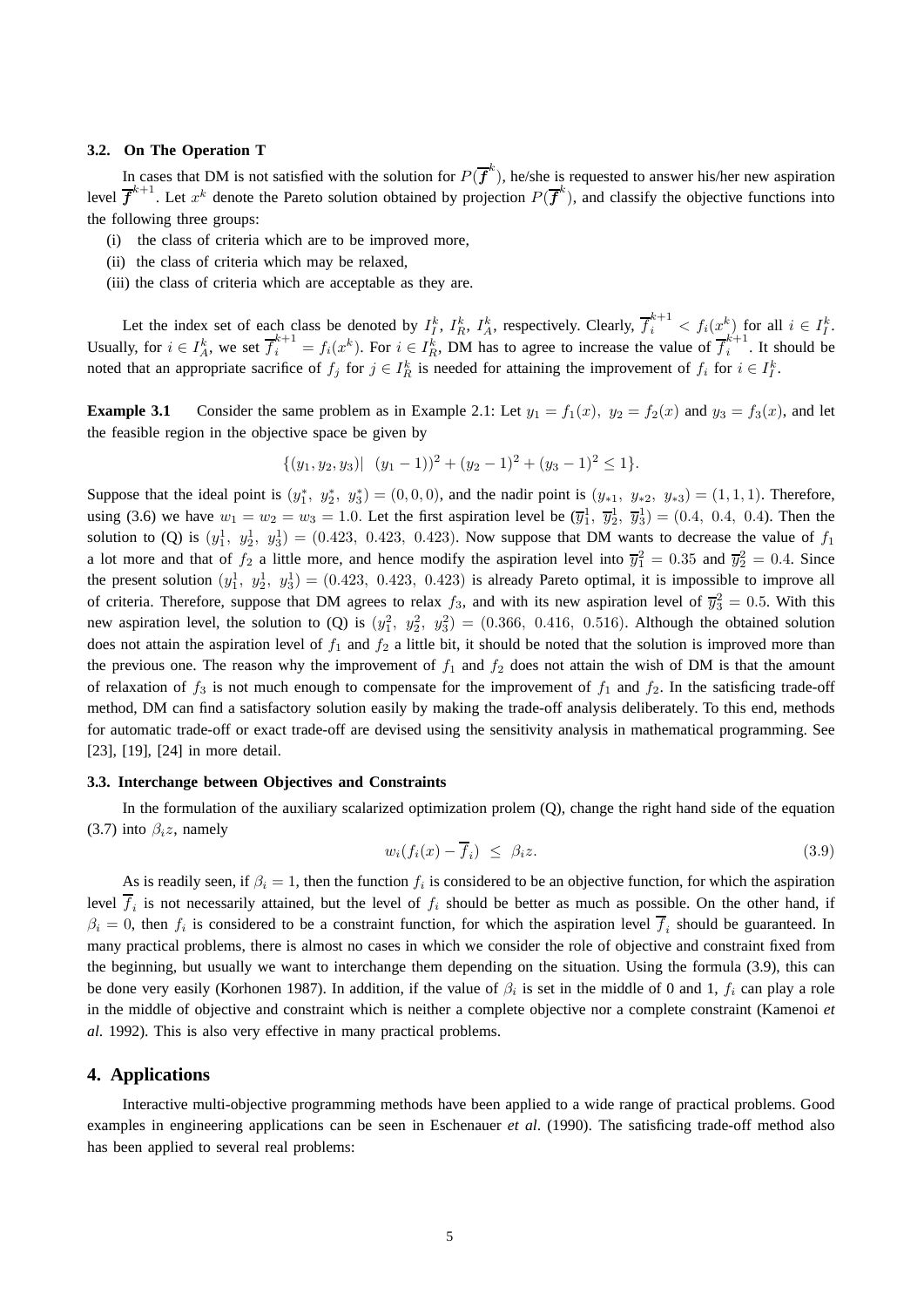#### 1) blending

- a) feed formulation for live stock (Mitani *et al*. 1997)
- b) plastic materials (Nakayama *et al*. 1986)
- c) cement production (Nakayama 1991)
- d) portfolio (Nakayama 1989)

#### 2) design

- a) camera lens
- b) erection management of cable-stayed bridge (Furukawa *et al*. 1986; Nakayama *et al.* 1995)

#### 3) planning

- a) scheduling of string selection in steel manufacturing (Ueno *et al*. 1990)
- b) long term planning of atomic power plants

In the following, an application of satisficing trade-off method to erection management of cable-stayed bridges will be explained briefly. In erection of cable stayed bridge, the following criteria are considered for accuracy control (Furukawa *et al*. 1986):

- i. residual error in each cable tension,
- ii. residual error in camber at each node,
- iii. amount of shim adjustment for each cable,
- iv. number of cables to be adjusted.

Since the change of cable rigidity is small enough to be neglected with respect to shim adjustment, both the residual error in each cable tension and that in each camber are linear functions of amount of shim adjustment. Let us define *n* as the number of cable in use,  $\Delta T_i$  ( $i = 1, \ldots, n$ ) as the difference between the designed tension values and the measured ones, and  $x_{ik}$  as the tension change of *i*-th cable caused from the change of the k-th cable length by a unit. The residual error in cable tension caused by the shim adjustment is given by

$$
p_i = |\Delta T_i - \sum_{k=1}^n x_{ik} \Delta l_k| \qquad (i = 1, \dots, n)
$$

Let m be the number of nodes,  $\Delta z_j$  ( $j = 1, \ldots, m$ ) the difference between the designed camber values and the measured ones, and y*jk* the camber change at j-th node caused from the change of the k-th cable length by a unit. Then the residual error in the camber caused by the shim adjustments of  $\Delta l_1, \ldots, \Delta l_n$  is given by

$$
q_j = |\Delta Z_j - \sum_{k=1}^n y_{jk} \Delta l_k| \qquad (j = 1, \dots, m)
$$

In addition, the amount of shim adjustment can be treated as objective functions of

$$
r_i = |\Delta l_i| \qquad (i = 1, \ldots, n)
$$

And the upper and lower bounds of shim adjustment inherent in the structure of the cable anchorage are as follows;

$$
\Delta l_{Li} \leq \Delta l_i \leq \Delta l_{Ui} \qquad (i = 1, \ldots, n).
$$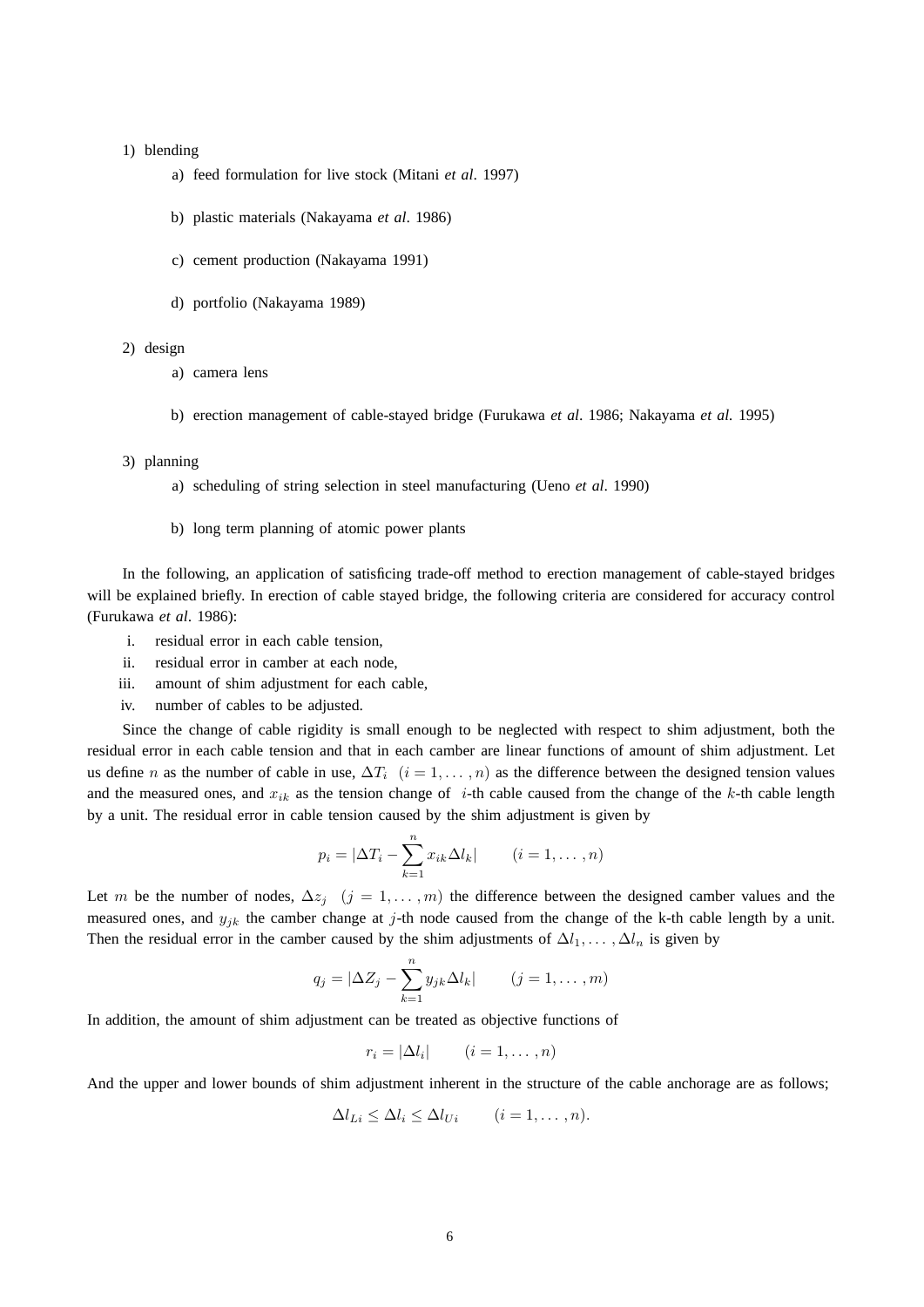

**Fig. 2 Erection Management System of Cable-stayed Bridge**



**Fig. 3 Result by Erection Management System**

Fig. 2 show a monitor output of erection management system of cable stayed bridge using the satisficing trade-off method and Fig.3 does its result. The residual error of each criterion and the amount of shim adjustment are represented by graphs. The aspiration level is inputted by a mouse on the graph. After solving the auxiliary min-max problem, the Pareto solution according to the aspiration level is represented by a graph in a similar fashion. This procedure is continued until the designer can obtain a desirable shim-adjustment. This operation is very easy for the designer, and the visual information on trade-off among criteria is user-friendly. The software was used for real bridge construction, say, Swan Bridge (Ube City) and Karasuo Harp Bridge (Kita-Kyusyu City) in 1992, and so on.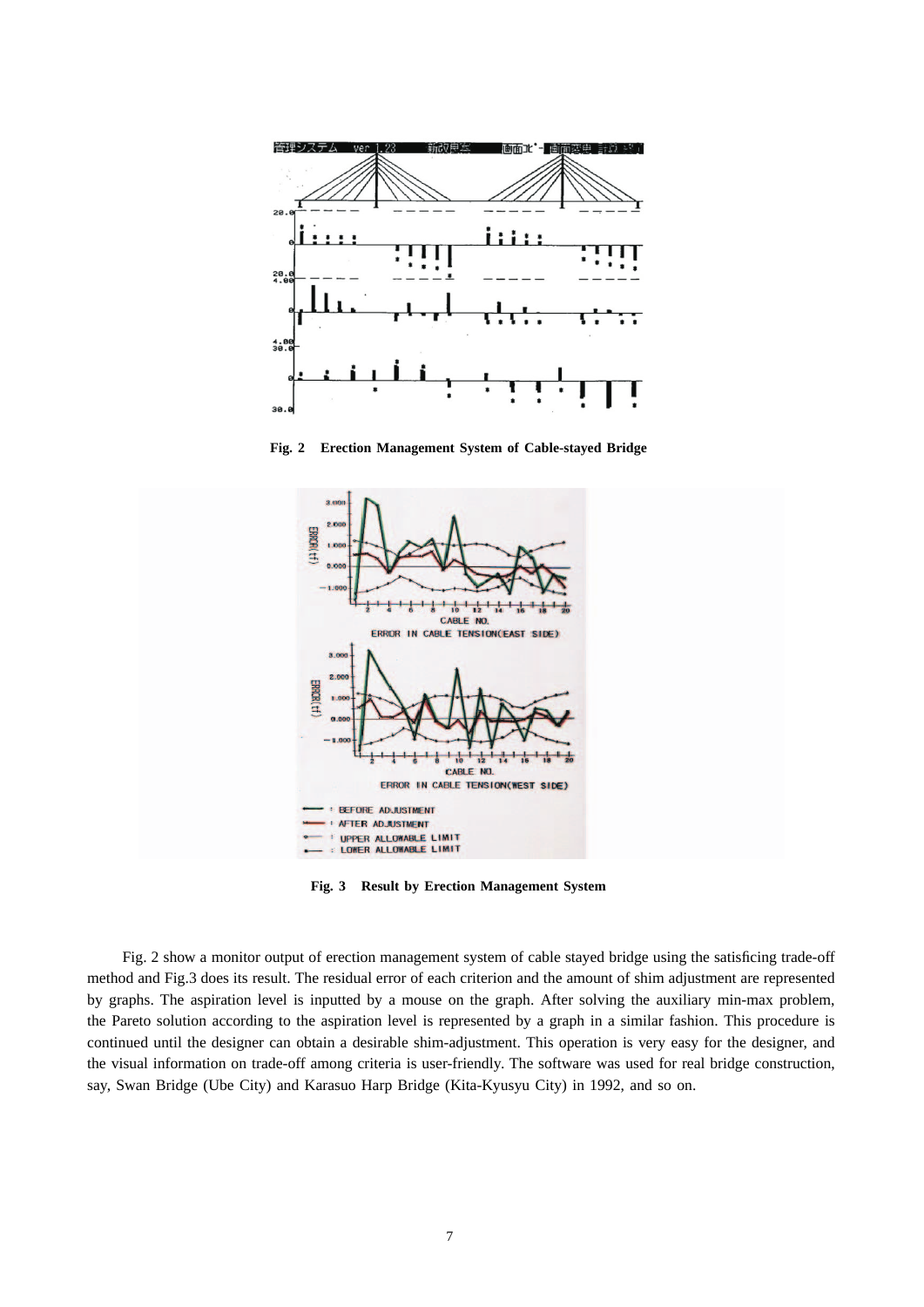# **5. Generating Pareto Frontiers**

In cases with two or three objective functions, if it does not take so much time to evaluate each objective function, it is most effective to depict Pareto frontiers which lead DM to grasp the trade-off relation among objectives totally. Since we can not so easily read trade-off relation for 3 dimensional Pareto frontiers without rotation, it would be most effective to depict Pareto frontiers in cases with two objectives. The constraint transformation method ( $\epsilon$  constrained method in some references) can be applied to this end. The method is seen at the dawn of development of multiobjective optimization (Edgeworth [6]). Since a rough but acceptable approximation of Pareto frontiers can be obtained usually at 10-20 sample values of right hand side of objective function transformed into a constraint, the method fits our purpose well, if each optimization is not time consuming. However, if those auxiliary optimization problems are difficult to solve by usual optimization tools (e.g., if the problems are highly nonlinear with multi-modal, combinatorial, nonsmooth and so on), it becomes difficult to depict Pareto frontier by the constraint transformation method.

#### **5.1. Evolutionary Methods and Other Approaches**

In recent years, the research applying evolutionary algorithms to give Pareto frontiers has been extensively developed. It has been observed that the performance of evolutionary algorithms is outstanding in particular for optimization of multi-modal, discrete and nonsmooth objective functions. Although it is possible to apply evolutionary algorithms for optimization by the constraint transformation method, main researches using evolutionary algorithms aim to give Pareto frontiers directly. The idea is to move individuals towards Pareto frontier through evolution. In this apporach, the important things are how fast individuals converge to Pareto frontier and how well spread they are on the whole Pareto frontier. To this end, many researchers have reported many devices for evolutionary operators and fitness function (see for example [26], [8], [10], etc). Tutorial books are [5], [4] and so on.

One of most widely applied evolutionary methods is the ranking method proposed by [8]. Although there have been developed several methods for evaluating the diversity of individuals on Pareto frontier, its essential idea is in the evaluating way how far each individual is from Pareto frontier by the number of dominating individuals. However, the rank does not relect the "distance" itself between each individual and Pareto frontier. Arakawa *et al.* proposed to apply DEA (Data Envelopment Analysis) to generate Pareto frontier [1]. DEA was originally developed to measure the efficiency of decision making units by Charnes *et al.* [3]. Its idea is to measure the "distance" between each decision unit and Pareto frontier by solving some linear programming problem. The real Pareto frontier is approximated by a part of the convex hull of decision units. It has been observed through several applications that DEA provides Pareto frontier with relatively less number of individuals. This means that Pareto frontier can be obtained with less number of experiments (analyses) in engineering design problems. However, since DEA is based on the convex hull of decision units, it can not provide nonconvex Pareto frontier as it is. Yun *et al.* extended DEA to GDEA (Generalized Data Envelopment Analysis) so that it may be valid to non-convex cases [30], and applied GDEA to generate Pareto frontier [31]. It has been observed through our experiences that GDEA provides well distributed Pareto frontier with less number of experiments (analyses). Furthermore, Yun *et al.* try to apply some computational intelligence techniques such as SVM (Support Vector Machine) [33] which was originally developed for pattern classification in machine learning [29]. The essential idea of machine learning such as SVM is to approximate the discriminant boundary for classification. In particular, ν-SVM [27] developed recently can be effectively applied to problems with one category. Utilizing this property for one category problems, not only Pareto frontier but also the feasible region itself can be approximated. It has been observed that SVM provides effectively Pareto frontier in some cases, but not in general. Further research should be made along this line.

#### **5.2. Comparison Through Simulations**

In this subsection, we shall compare the stated methods through several computational simulations.

## i) *Cantilever Beam Problem*

Consider a cantilever design problem with two design variables, that is, diameter  $(d)$  and length  $(l)$  as shown in Fig. 4 which are cited from [5]. The beam has to carry an end load P. The cantilever design problem has two conflicting objectives of design: minimization of weight  $f_1$  and minimization of end deflection  $f_2$ , and two constraints: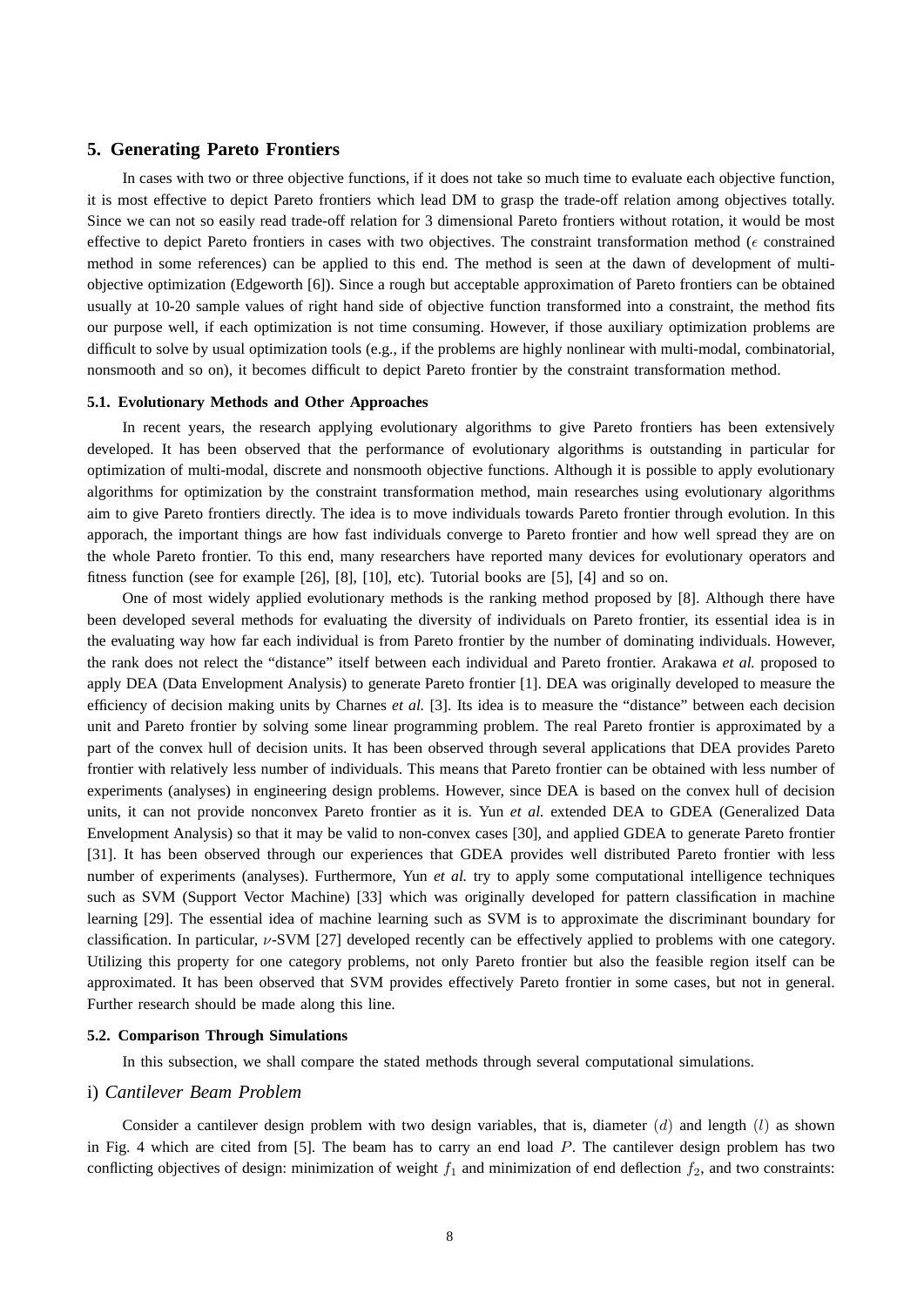

**Fig. 4 A Schematic of Cantilever Beam Design**



(a) ε*−*constraint method (b) satisficing trade-off method (c) MOGA (d) GDEA (e) SVM

the developed maximum stress  $\sigma_{\text{max}}$  is less than the allowable strength  $S_y$  and the end deflection  $\delta$  is smaller than a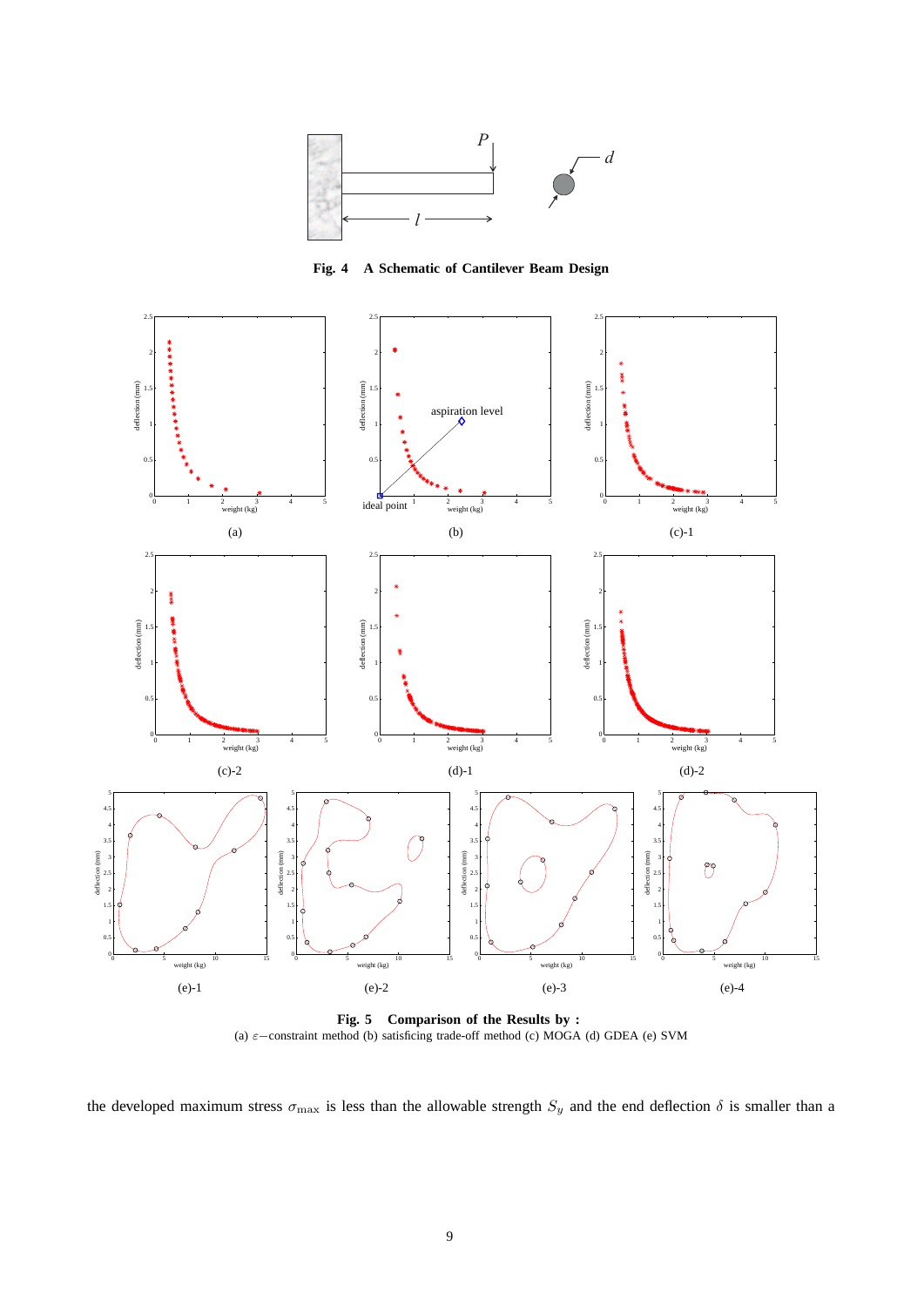

**Fig. 6 Comparison of the Results to the problem ZDT4 by :** (a) ε*−*constraint method (b) satisficing trade-off method (c) GDEA

specified limit  $\delta_{\text{max}}$ . Now, the optimization problem is formulated as follows:

minimize 
$$
f_1(d, l) := \rho \frac{\pi d^2}{4} l
$$
  
\nminimize  $f_2(d, l) := \delta = \frac{64Pl^3}{3E\pi d^4}$   
\nsubject to  $\sigma_{\text{max}} \leq S_y$ ,  
\n $\delta \leq \delta_{\text{max}}$ ,  
\n $10 \leq d \leq 50$ ,  $200 \leq l \leq 1000$ ,

where the maximum stress is calculated as follows:

$$
\sigma_{\max}=\frac{32Pl}{\pi d^3}.
$$

The parameter values are used as follows:

$$
\rho = 7800 \text{ kg/m}^3, \ P = 1 \text{ kN}, \quad E = 207 \text{ GPa},
$$
  

$$
S_y = 300 \text{ MPa}, \quad \delta_{\text{max}} = 5 \text{ mm}.
$$

# ii) *ZDT4 Problem*

As an example which is not so easy to solve by MOGA, ZDT4 is suggested by Zitzler, Deb and Thiele [34]:

minimize 
$$
f_1(\mathbf{x}) = x_1
$$
 (ZDT4)  
\n
$$
f_2(\mathbf{x}) = g(\mathbf{x}) \times \left(1 - \sqrt{\frac{f_1(\mathbf{x})}{g(\mathbf{x})}}\right)
$$
\nsubject to  $g(\mathbf{x}) = 1 + 10(N - 1) + \sum_{i=2}^{N} (x_i^2 - 10 \cos(4\pi x_i)),$   
\n $x_1 \in [0, 1], x_i \in [-5, 5], i = 1, 2, ..., N \ (N = 10).$ 

There are 10 design variables and two objective functions. Pareto optimal values to the problem (ZDT 4) is composed of  $g(x)=1$ .

Fig. 5, Fig. 6 and Table 1 show results for our test problems. The calculation was performed by MATLAB ver 6.5.

In the cantilever beam design problem, almost similar results were obtained regardless methods. ZDT4 is well known as the one difficult to solve by evolutionary algorithms. In applying GDEA, we used a simple GA in the internal process. Therefore, both GDEA and MOGA using simple GA could not provide the exact Pareto frontier. In this case,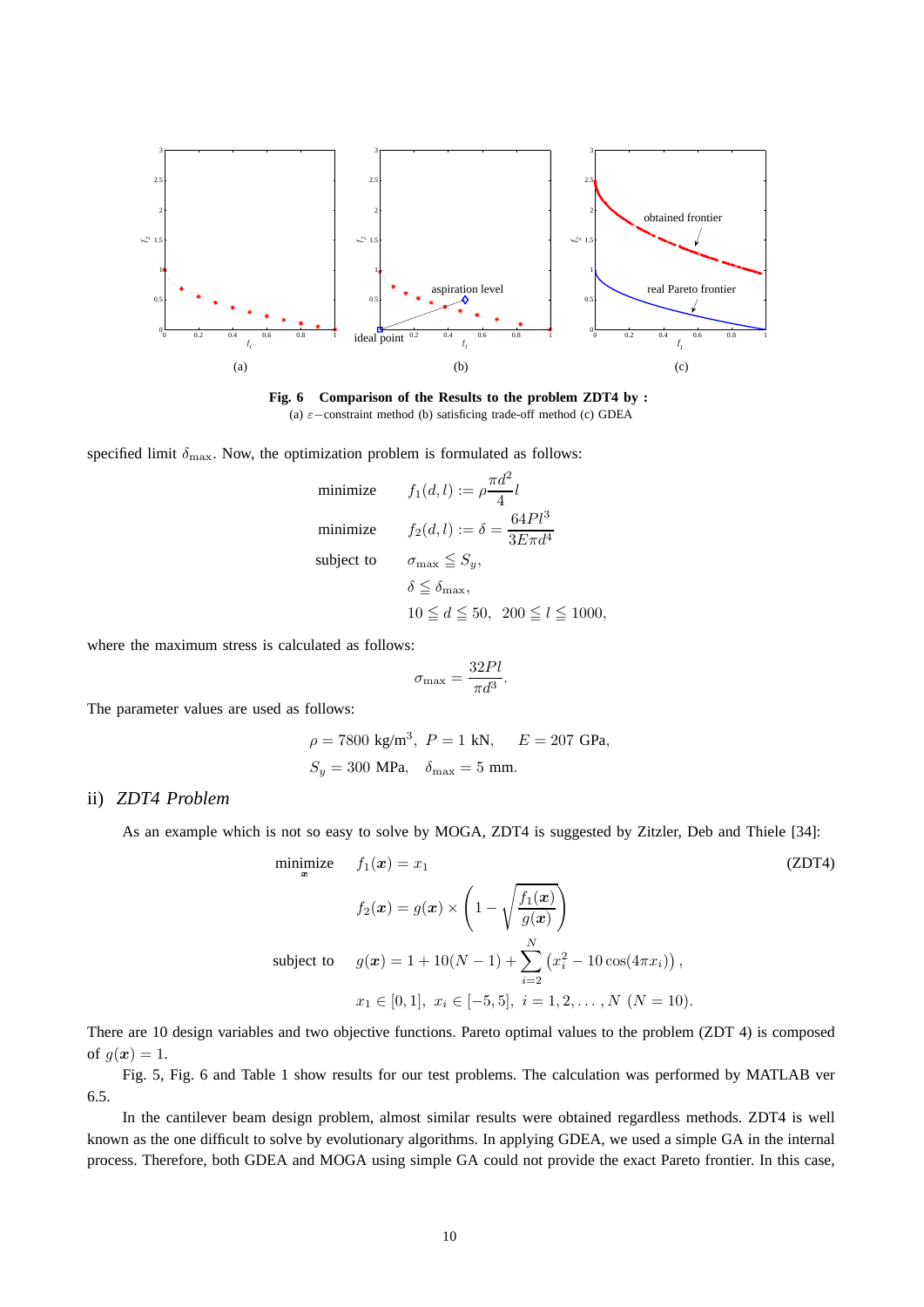| $\varepsilon$ – constraint Method     | satisficing trade-off method               | MOGA & GDEA                                                                           | <b>SVM</b>                                                     |  |
|---------------------------------------|--------------------------------------------|---------------------------------------------------------------------------------------|----------------------------------------------------------------|--|
| 951<br>Fig. $5(a)$                    | 52 per one aspiration level<br>Fig. $5(b)$ | 1000 (=100 data $\times$ 10 generation)<br><b>Fig.</b> 5 (c)-1, (d)-1                 | 250 (=50 data $\times$ 5 generation)<br><b>Fig.</b> 5 (e)-1    |  |
| <i>cf.</i> # $\varepsilon$ : 23 cases | <i>cf.</i> # on the average                |                                                                                       | 500 (=50 data $\times$ 10 generation)<br><b>Fig.</b> 5 (e)-2   |  |
|                                       |                                            | 1500 $(=100 \text{ data} \times 15 \text{ generation})$<br><b>Fig. 5</b> (c)-2, (d)-2 | 1000 (=100 data $\times$ 10 generation)<br><b>Fig.</b> 5 (e)-3 |  |
|                                       |                                            |                                                                                       | 1500 (=100 data $\times$ 15 generation)<br><b>Fig.</b> 5 (e)-4 |  |
| $(2)$ $7DT4$ Problem                  |                                            |                                                                                       |                                                                |  |

1) Beam Deasign Problem

| 27.4                                  |                                             |                                                            |            |  |  |
|---------------------------------------|---------------------------------------------|------------------------------------------------------------|------------|--|--|
| $\varepsilon$ – constraint Method     | satisficing trade-off method                | <b>GDEA</b>                                                | <b>SVM</b> |  |  |
| 613<br>Fig. $6(a)$                    | 264 per one aspiration level<br>Fig. $6(b)$ | $25000$ (=100 data $\times$ 250 generation)<br>Fig. $6(c)$ | __         |  |  |
| <i>cf.</i> # $\varepsilon$ : 11 cases | <i>cf.</i> # on the average                 |                                                            |            |  |  |

therefore, more sophisticated evolutionary algorithms should be applied. For this problem, SVM could not yield a reasonable result within the number of function calls at the same order.

It should be noted that classical methods such as constraint transformation method ( $\epsilon$  constraint method) can provide Pareto frontier with less number of function calls in cases that traditional optimization techniques can be applied. It is not sure how the nonlinear optimization tool of MATLAB treats the problem. Using another software on the basis of SQP with numerical differentiation developed by one of author's collaborators, it takes about 400 function calls per one aspiration level. Therefore, if the derivatives of functions are available, the number of function calls can reduce up to 1/10 (because the number of variables are 10 in ZDT4).

# **6. Concluding Remarks**

One of the most impotant aims of multi-objecitve optimization is to assist decision makers to make a satisfactory decision taking into account the balance among several conflicting objectives. Althouhg it would be the best to depict the whole Pareto frontiers so that we can grasp the trade-off relation among objectives totally, it is not so easy in cases with three objectives and impossible in cases with more than three objectives. Therefore, this approach is most effective for cases with two objectives. In recent years, evolutionary methods have been remarkably developed for this purpose. However, those methods needs usually very many individuals, in other words, very many function calls. In engineering design problems in general, it is time consuming and expensive to evaluate functions, because they are calculated through several kinds of analyses such as structural analysis, fluid mechanical analysis, thermo-dynamical analysis and so on, and sometimes even by making real samples. In order to overcome this difficulty, parallelization in computation of evolution is a device. Another device is to evaluate the fitness for only some part of individuals and to approximate that of others by using some computational intelligence [13].

However, it is important to recall those approaches are effective for cases with only two or three objectives. Under this circumstance, we have seen in this paper that the classical constraint transformation method ( $\epsilon$  constraint method) can be applied with less number of function call. I believe that we must not to miss the essense of multi-objective optimization, and it is sometimes important to go back to classics. There have been a trial combining aspiration level aproach and generating Pareto frontier in cases with more than three objectives [32].

One of outstanding differences between multi-objective optimization and natural sciences is the fact that multiobjective optimization problems include the value judgement of human beings. In many cases, the value judgment of decision makers is not consistent during the decision process. It is very important to get a solution reflecting faithfully the value-judgment of decisin makers even though it may be inconsistent. To this end, it would be almost impossible to obtain a solution by computer only, but cooperative systems of man and computers are inevitable in many engineering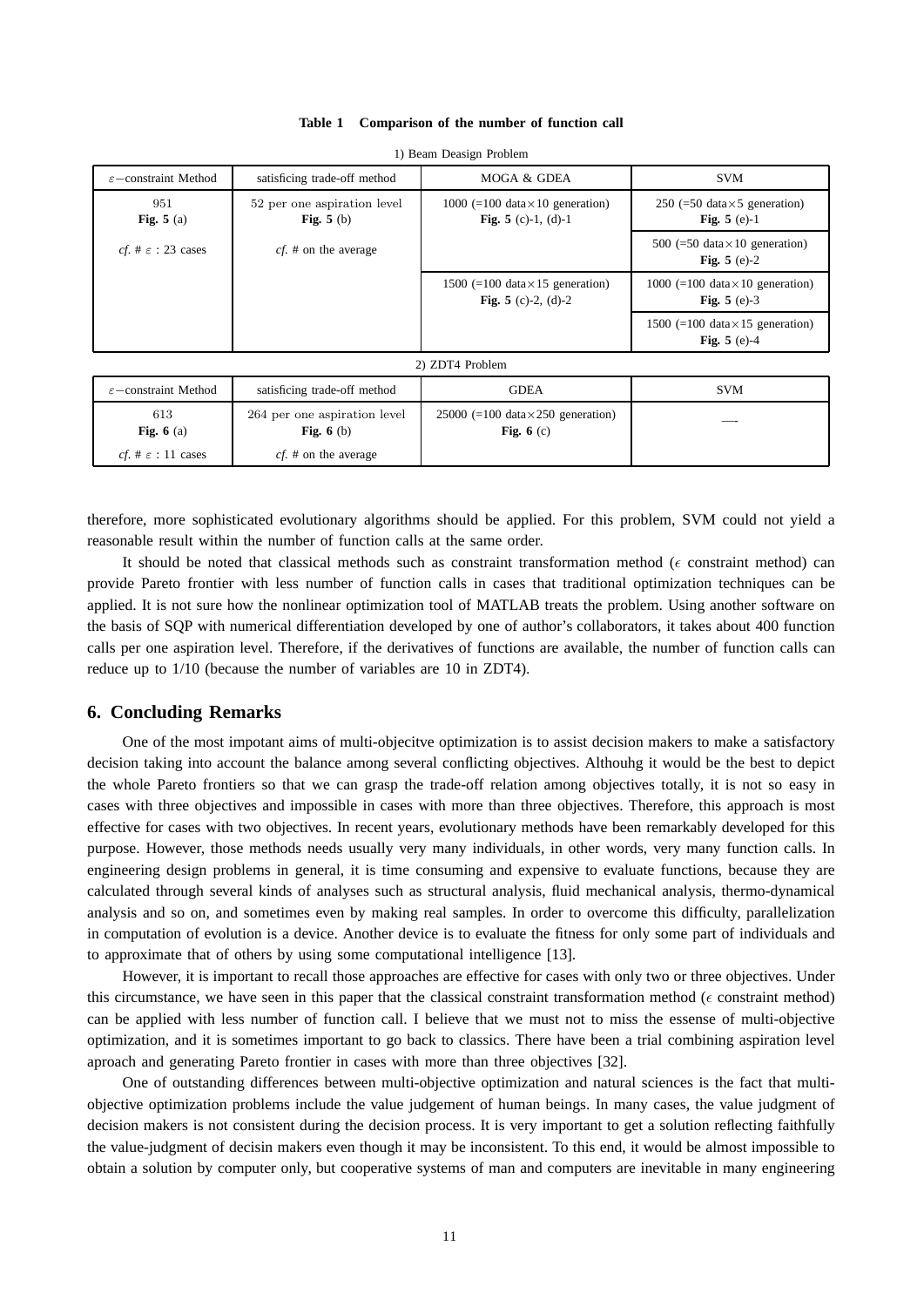design problems. Under this event, it is important to make use of strong points of man and computer respectively. Taking this into account, satisficing from the human side and optimization from the computer side might be practical and effective in particular in multi-objective optimization problems in real life.

# **Acknowledgment**

The author would like to his sincere gratitude to Dr. Yun of Kagawa University and Dr. Miyashita of Ibaraki University for their help in computer simulations, and to Prof. Sugmimoto of Hokkai Gakuen University, Prof. Furukawa of Yamaguchi University and Prof. Arakawa of Kagawa University for their help in applications to structural optimization and valuable discussions. Some results in this paper owe to discussion in the research project "Multiobjective Optimization and Satisficing Design" of the Japan Society for Computational Engineering and Science.

## **References**

- 1. Arakawa, M., Nakayama, H., Hagiwara, I. and Yamakawa, H. (1998), Multiobjective Optimization Using Adaptive Range Genetic Algorithms with Data Envelopment Analysis, *A Collection of Technical Papers on 7th Symposium on Multidisciplinary Analysis and Optimization (TP98-4970), AIAA*, 3, 2074–2082.
- 2. Charnes, A. and Cooper, W. (1961), *Management Models and Industrial Applications of Linear Programming, Vol. 1*, John Wiley, New York.
- 3. Charnes, A., Cooper, W.W. and Rhodes, E. (1978), Measuring the Efficiency of Decision Making Units, *European Journal of Operational Research*, 2, 429-444.
- 4. Coello Coello, C.A., Van Veldhuizen, D.A. and Lamont, G.B. (2002), *Evolutionary Algorithms for Solving Multi-Objective Problems*, Kluwer Academic Publishers.
- 5. Deb, K. (2001), *Multi-Objective Optimization using Evolutionary Algorithms*, John & Wiley Sons, Ltd..
- 6. Edgeworth, F.Y., (1881), *Mthematical Psychics*, Kegan Paul & Co.
- 7. Eschenauer, H.A., Koski, J. and Osyczka, A. (1990), *Multicriteria Design Optimization*, Springer
- 8. Fonseca, C.M. and Fleming, P. J. (1995), An Overview of Evolutionary Algorithms in Multi-objective Optimization, *Evolutionary Computation Journal*, 3, 1-16.
- 9. Furukawa, K., Inoue, K. Nakayama, H. and Ishido, K. (1986), Management of Erection for Cable Stayed Bridge using Satisficing Trade-off Method, *Journal of the Japan Soc. of Civil Engineers*, 374/I-6, 495-502. (in Japanese)
- 10. Goldberg, D.E. (1989), *Genetic Algorithms for Search, optimization, and Machine Learning*, Addison-Wesley
- 11. Grauer, M., Lewandowski, A. and Wierzbicki A.P. (1984), DIDASS Theory, Implementation and Experiences, in M. Grauer and A.P. Wierzbicki (eds.) *Interactive Decision Analysis, Proceedings of an International Workshop on Interactive Decision Analysis and Interpretative Computer Intelligence*, Springer: 22-30.
- 12. Kamenoi, T., Sugimoto, H. and Nakayama, H. (1992), Studies on Revised Satisficing Trade-off Method for Structure Design, *Journal of the Japan Soc. of Civil Engineers*, 441/I-18, 117-126 (in Japanese)
- 13. Karakasis, M. K. and Giannakoglou, K. C. (2004), On the Use of Surrogate Evaluation Models in Multi-objective Evolutionary Algorithms, *Proc. European Congress on Computational Methods in Applied Sciences and Engineering (ECCOMAS 2004)* in CD-ROM.
- 14. Korhonen, P. (1987): VIG-A Visual Interactive Support System for Multiple Criteria Decision Making, *Belgian J. Oper. Res. Stat. Comp. Sci.* 27, 3-15
- 15. Mitani, K. and Nakayama, H. (1997): A Multi-objective Diet Planning Support System using the Satisficing Trade-off Method, *J. Multi-criteria Decision Analysis*, 6, 131-139.
- 16. Nakayama, H. (1984), Proposal of Satisficing Trade-off Method for Multi- objective Programming, *Transact. SICE*, 20: 29-35 (in Japanese)
- 17. Nakayama, H. (1989), An Interactive Support System for Bond Trading, in A. G. Lockett and G. Islei (eds.) *Improving Decision Making in Organizations*, Springer, 325-333
- 18. Nakayama, H. (1991), Satisficing Trade-off Method for Problems with Multiple Linear Fractional Objectives and its Applications, in A. Lewandowski and V. Volkovich (eds.) *Multiobjective Problems of Mahtematical Programming*, Springer, 42-50.
- 19. Nakayama, H. (1992), Trade-off Analysis using Parametric Optimization Techniques, *European J. of Operational Research*, 60, 87-98
- 20. Nakayama, H. (1995), Aspiration Level Approach to Interactive Multi-objective Programming and its Applications, P.M. Pardalos, Y. Siskos and C. Zopounidis (eds.), *Advances in Multicriteria Analysis*, Kluwer Academic Publishers, 147-174.
- 21. Nakayama, H., Nomura, J., Sawada, K. and Nakajima, R. (1986). An Application of Satisficing Trade-off Method to a Blending Problem of Industrial Materials, in G. Fandel et al. (Eds.), *Large Scale Modelling and Interactive Decision Analysis*. Springer, 303-313.